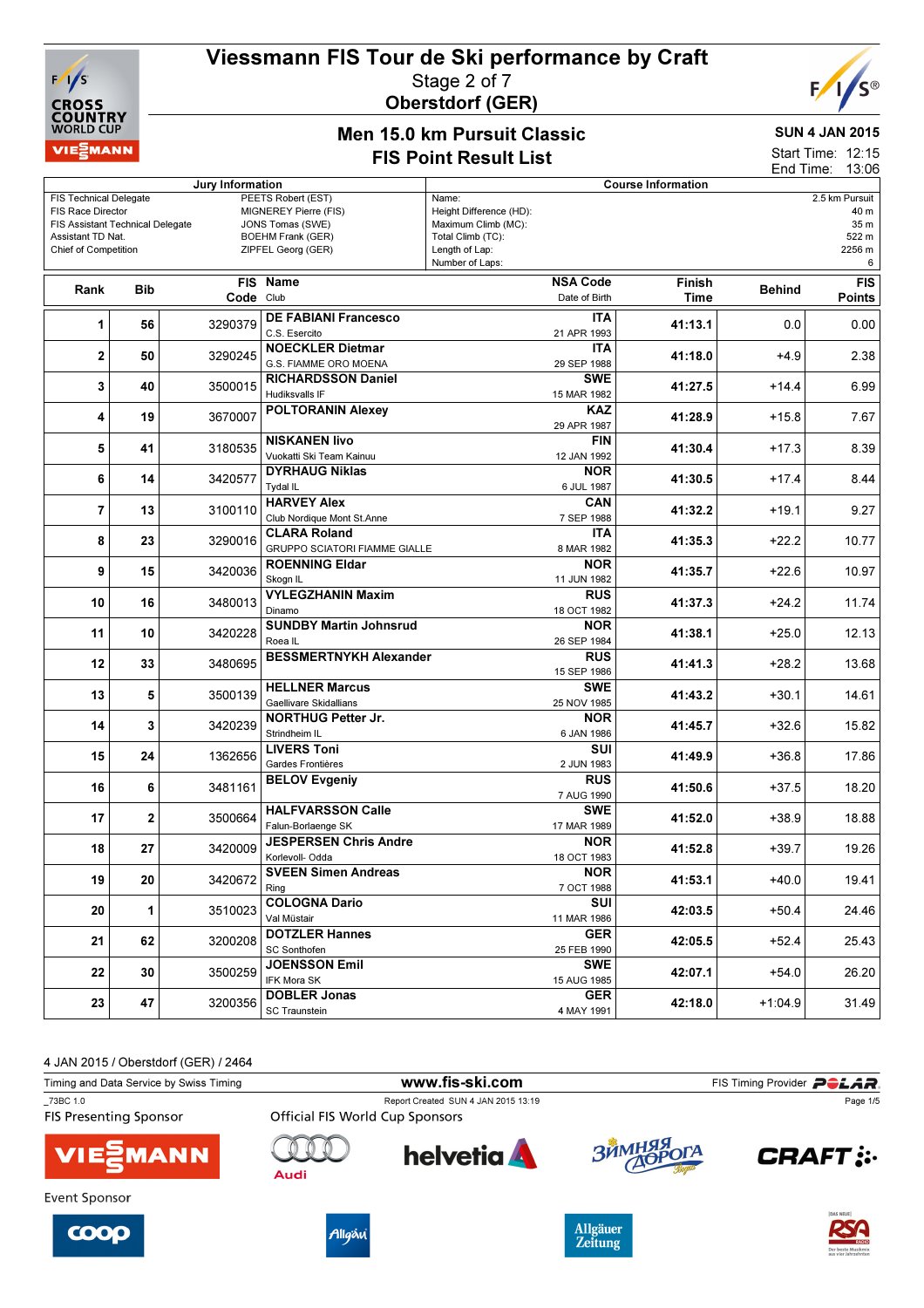

#### Viessmann FIS Tour de Ski performance by Craft Stage 2 of 7 Oberstdorf (GER)



#### Men 15.0 km Pursuit Classic FIS Point Result List

SUN 4 JAN 2015

| Start Time: 12:15 |  |
|-------------------|--|
| End Time: 13:06   |  |
|                   |  |

| Rank | Bib |           | FIS Name                                                  | <b>NSA Code</b>           | Finish  | <b>Behind</b> | <b>FIS</b>    |
|------|-----|-----------|-----------------------------------------------------------|---------------------------|---------|---------------|---------------|
|      |     | Code Club |                                                           | Date of Birth             | Time    |               | <b>Points</b> |
| 24   | 57  | 3100190   | <b>BABIKOV Ivan</b><br>Foothills Nordic Ski Club          | <b>CAN</b><br>4 JUL 1980  | 42:26.2 | $+1:13.1$     | 35.47         |
| 25   | 32  | 3220002   | <b>MUSGRAVE Andrew</b><br>Huntly Nordic Ski Club/Roea IL  | <b>GBR</b><br>6 MAR 1990  | 42:26.4 | $+1:13.3$     | 35.57         |
| 26   | 71  | 3200331   | <b>WICK Thomas</b><br>SC Motor Zella-Mehlis               | <b>GER</b>                | 42:29.4 | $+1:16.3$     | 37.02         |
| 27   | 67  | 3480828   | <b>JAPAROV Dmitriy</b>                                    | 12 APR 1991<br><b>RUS</b> | 42:29.8 | $+1:16.7$     | 37.22         |
| 28   | 42  | 3050159   | <b>TRITSCHER Bernhard</b>                                 | 1 JAN 1986<br><b>AUT</b>  | 42:30.4 | $+1:17.3$     | 37.51         |
|      |     |           | SK Saalfelden-Salzburg<br><b>BOEGL Lucas</b>              | 25 APR 1988<br><b>GER</b> |         |               |               |
| 29   | 17  | 3200205   | SC Gaissach<br><b>PERL Curdin</b>                         | 14 JUN 1990<br>SUI        | 42:34.5 | +1:21.4       | 39.50         |
| 30   | 28  | 1362947   | Bernina Pontresina                                        | 15 NOV 1984<br><b>GER</b> | 42:37.5 | $+1:24.4$     | 40.95         |
| 31   | 77  | 3200121   | <b>KUEHNE Andy</b><br>WSC Erzgebirge Oberwiesenthal       | 19 NOV 1987               | 42:40.9 | $+1:27.8$     | 42.60         |
| 32   | 55  | 3290326   | <b>PELLEGRINO Federico</b><br>G.S. FIAMME ORO MOENA       | <b>ITA</b><br>1 SEP 1990  | 42:42.0 | $+1:28.9$     | 43.14         |
| 33   | 4   | 3480314   | <b>CHERNOUSOV Ilia</b><br><b>SKA</b>                      | <b>RUS</b><br>7 AUG 1986  | 42:44.5 | $+1:31.4$     | 44.35         |
| 34   | 9   | 3190111   | <b>MANIFICAT Maurice</b><br>Douanes - SC Agy St Sigismond | <b>FRA</b><br>4 APR 1986  | 42:44.9 | $+1:31.8$     | 44.54         |
| 35   | 25  | 3480982   | <b>SKOBELEV Vladislav</b>                                 | <b>RUS</b><br>24 JAN 1987 | 42:49.1 | $+1:36.0$     | 46.58         |
| 36   | 45  | 3100006   | <b>KERSHAW Devon</b><br>Onaping Falls Nordics Ski Club    | CAN<br>20 DEC 1982        | 42:50.6 | $+1:37.5$     | 47.31         |
| 37   | 12  | 3150069   | <b>JAKS Martin</b>                                        | <b>CZE</b>                | 42:55.5 | $+1:42.4$     | 49.69         |
| 38   | 84  | 3390034   | Dukla Liberec<br><b>KARP Algo</b>                         | 6 SEP 1986<br>EST         | 42:57.7 | $+1:44.6$     | 50.75         |
| 39   | 78  | 3500863   | Skiclub Viljandi<br><b>ANDERSSON Simon</b>                | 13 APR 1985<br>SWE        | 42:59.9 | $+1:46.8$     | 51.82         |
|      |     |           | Falun-Borlaenge SK<br><b>GAILLARD Jean Marc</b>           | 10 MAY 1991<br><b>FRA</b> |         |               |               |
| 40   | 31  | 1345875   | Douanes - Pays Rochois<br><b>OESTENSEN Simen Haakon</b>   | 7 OCT 1980<br><b>NOR</b>  | 43:01.6 | $+1:48.5$     | 52.65         |
| 41   | 36  | 3420199   | Fossum IF                                                 | 4 AUG 1984<br><b>RUS</b>  | 43:03.0 | $+1:49.9$     | 53.33         |
| 42   | 21  | 3480317   | <b>TURYSHEV Sergey</b><br>Ugra Svsm 2                     | 23 JUN 1985               | 43:09.3 | $+1:56.2$     | 56.38         |
| 43   | 73  | 3200229   | <b>TSCHARNKE Tim</b><br>SV Biberau                        | <b>GER</b><br>13 DEC 1989 | 43:13.5 | $+2:00.4$     | 58.42         |
| 44   | 66  | 1310470   | <b>KRECZMER Maciej</b><br><b>LKS Poroniec Poronin</b>     | <b>POL</b><br>4 APR 1981  | 43:14.8 | $+2:01.7$     | 59.05         |
| 45   | 29  | 3090024   | <b>TSINZOV Veselin</b><br><b>Alexander Logistics</b>      | <b>BUL</b><br>29 JUL 1986 | 43:17.5 | $+2:04.4$     | 60.36         |
| 46   | 8   | 3510342   | <b>BAUMANN Jonas</b><br>Tambo Splügen                     | SUI<br>27 MAR 1990        | 43:18.3 | $+2:05.2$     | 60.75         |
| 47   | 76  | 3500153   | <b>JOHANSSON Martin</b>                                   | <b>SWE</b>                | 43:21.8 | $+2:08.7$     | 62.45         |
| 48   | 58  | 3500143   | IFK Mora SK<br><b>SVANEBO Anders</b>                      | 26 SEP 1984<br><b>SWE</b> | 43:24.1 | $+2:11.0$     | 63.56         |
| 49   | 86  | 3200241   | Stockviks SF<br><b>BING Thomas</b>                        | 19 MAY 1984<br><b>GER</b> | 43:24.8 | $+2:11.7$     | 63.90         |
|      |     |           | Rhoener WSV Dermbach                                      | 3 APR 1990                |         |               |               |

4 JAN 2015 / Oberstdorf (GER) / 2464

| Timing and Data Service by Swiss Timing   |                                        | www.fis-ski.com                     |            | FIS Timing Provider <b>POLAR</b> |
|-------------------------------------------|----------------------------------------|-------------------------------------|------------|----------------------------------|
| 73BC 1.0<br><b>FIS Presenting Sponsor</b> | <b>Official FIS World Cup Sponsors</b> | Report Created SUN 4 JAN 2015 13:19 |            | Page 2/5                         |
| <b>VIE</b> MANN                           | Audi                                   | <b>helvetia</b>                     | ЗЙМНЯЯ ОГА | <b>CRAFT: :-</b>                 |
| Event Sponsor                             |                                        |                                     |            | <b>Inacaguet</b>                 |







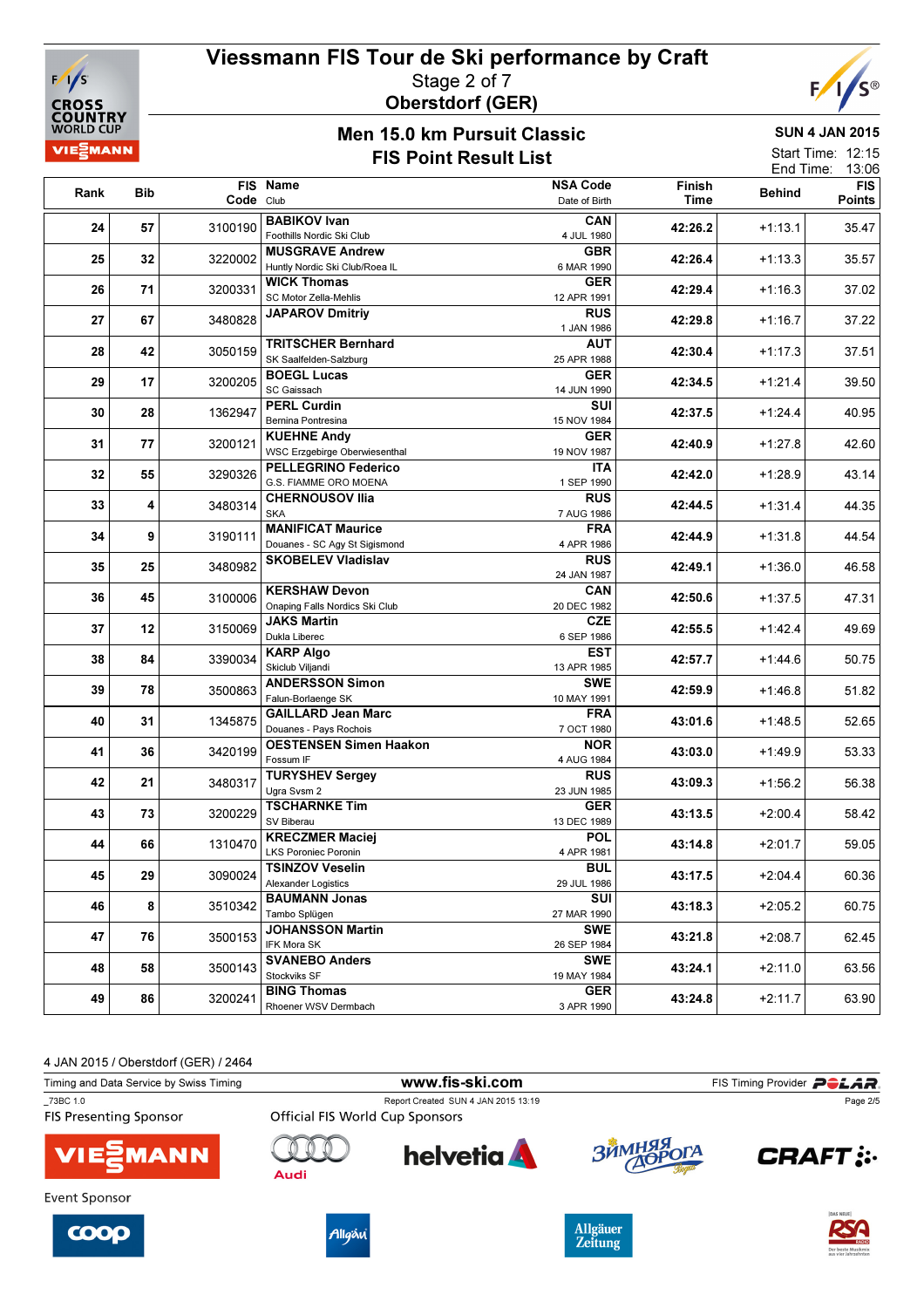

#### Viessmann FIS Tour de Ski performance by Craft Stage 2 of 7 Oberstdorf (GER)



## Men 45.0 km **Pursuit Classic**

SUN 4 JAN 2015

|          |     | Men 15.0 Km Pursult Glassic |                                 |                   |         |               |            |
|----------|-----|-----------------------------|---------------------------------|-------------------|---------|---------------|------------|
| VIEZMANN |     |                             | <b>FIS Point Result List</b>    | Start Time: 12:15 |         |               |            |
|          |     |                             |                                 |                   |         | End Time:     | 13:06      |
| Rank     | Bib | <b>FIS</b>                  | <b>Name</b>                     | <b>NSA Code</b>   | Finish  | <b>Behind</b> | <b>FIS</b> |
|          |     | Code Club                   |                                 | Date of Birth     | Time    |               | Points     |
|          |     |                             | <b>DI CENTA Giorgio</b>         | <b>ITA</b>        |         |               |            |
| 50       | 46  | 1067291                     | C.S. CARABINIERI SEZ. SCI       | 7 OCT 1972        | 43:26.8 | $+2:13.7$     | 64.87      |
|          |     |                             | <b>PELLEGRIN Mattia</b>         | <b>ITA</b>        |         |               |            |
| 51       | 59  | 3290266                     | G.S. FIAMME ORO MOENA           | 8 JUN 1989        | 43:30.1 | $+2:17.0$     | 66.48      |
|          |     |                             | <b>VOLZHENTSEV Stanislav</b>    | <b>RUS</b>        |         |               |            |
| 52       | 18  | 3480533                     | Dinamo                          | 28 OCT 1985       | 43:33.5 | $+2:20.4$     | 68.13      |
|          |     |                             | <b>WEEGER Markus</b>            | <b>GER</b>        |         |               |            |
| 53       | 65  | 3200346                     | SC Monte Kaolino Hirschau e.V.  | 25 SEP 1991       | 43:48.9 | $+2:35.8$     | 75.60      |
|          |     |                             | <b>REHEMAA Aivar</b>            | <b>EST</b>        |         |               |            |
| 54       | 69  | 1323468                     | Sportclub SPARTA                | 28 SEP 1982       | 43:52.6 | $+2:39.5$     | 77.39      |
|          |     |                             | <b>SCHNIDER Ueli</b>            | SUI               |         |               |            |
| 55       | 68  | 3510366                     | Gardes Frontiere                | 29 MAR 1990       | 43:55.2 | $+2:42.1$     | 78.65      |
|          |     |                             | <b>EISENLAUER Sebastian</b>     | <b>GER</b>        |         |               |            |
| 56       | 53  | 3200210                     | <b>SC Sonthofen</b>             | 13 MAR 1990       | 44:07.1 | $+2:54.0$     | 84.43      |
|          |     |                             | <b>LARKOV Andrey</b>            | <b>RUS</b>        |         |               |            |
| 57       | 7   | 3481132                     |                                 | 25 NOV 1989       | 44:09.8 | $+2:56.7$     | 85.74      |
|          |     |                             | <b>DUVILLARD Robin</b>          | <b>FRA</b>        |         |               |            |
| 58       | 11  | 3190029                     | EMHM - Villard de Lans          | 22 DEC 1983       | 44:19.2 | $+3:06.1$     | 90.30      |
|          |     |                             | <b>BJORNSEN Erik</b>            | <b>USA</b>        |         |               |            |
| 59       | 48  | 3530511                     | APU Nordic Ski Center           | 14 JUL 1991       | 44:19.4 | $+3:06.3$     | 90.40      |
|          |     |                             | <b>HOFER David</b>              | <b>ITA</b>        |         |               |            |
| 60       | 22  | 3290007                     | C.S. CARABINIERI SEZ. SCI       | 21 JUN 1983       | 44:26.2 | $+3:13.1$     | 93.70      |
|          |     |                             | <b>KOZISEK Dusan</b>            | <b>CZE</b>        |         |               |            |
| 61       | 52  | 3150035                     | Dukla Liberec                   | 25 APR 1983       | 44:33.6 | $+3:20.5$     | 97.29      |
|          |     |                             | <b>HAMILTON Simeon</b>          | <b>USA</b>        |         |               |            |
| 62       | 26  | 3530120                     | <b>Stratton Mountain School</b> | 14 MAY 1987       | 44:37.3 | $+3:24.2$     | 99.08      |
|          |     |                             | PERRILLAT BOITEUX Ivan          | <b>FRA</b>        |         |               |            |
| 63       | 74  | 3190105                     | EMHM - Le grand-bornand         | 28 DEC 1985       | 44:45.1 | $+3:32.0$     | 102.87     |
|          |     |                             | <b>NOUSIAINEN Ville</b>         | FIN               |         |               |            |
| 64       | 60  | 3180054                     | Kouvolan Hiihtoseura            | 5 DEC 1983        | 44:49.6 | $+3:36.5$     | 105.05     |
|          |     |                             | <b>HAUKE Max</b>                | AUT               |         |               |            |
| 65       | 85  | 3050179                     | <b>WSV Liezen-Steiermark</b>    | 29 AUG 1992       | 44:51.3 | $+3:38.2$     | 105.88     |
|          |     |                             | <b>YOUNG Andrew</b>             | <b>GBR</b>        |         |               |            |
| 66       | 44  | 3220016                     | Huntly Nordic Ski Club          | 21 FEB 1992       | 45:00.2 | $+3:47.1$     | 110.19     |
|          |     |                             | <b>MARSCHALL Philipp</b>        | <b>GER</b>        |         |               |            |
| 67       | 79  | 3200127                     | Rhoener WSV Dermbach            | 5 FEB 1988        | 45:02.3 | $+3:49.2$     | 111.21     |
|          |     |                             | <b>KAESER Erwan</b>             | SUI               |         |               |            |
| 68       | 70  | 3510417                     | Bex                             | 8 JUN 1992        | 45:04.2 | $+3:51.1$     | 112.13     |
|          |     |                             | <b>NOTZ Florian</b>             | <b>GER</b>        |         |               |            |
| 69       | 34  | 3200376                     | SZ Roemerstein                  | 24 APR 1992       | 45:04.8 | $+3:51.7$     | 112.43     |
|          |     |                             | <b>HYVARINEN Perttu</b>         | <b>FIN</b>        |         |               |            |
| 70       | 43  | 3180557                     | Riistaveden Urheilijat          | 5 JUN 1991        | 45:09.8 | $+3:56.7$     | 114.85     |
|          |     |                             | <b>KINDSCHI Joeri</b>           | SUI               |         |               |            |
| 71       | 54  | 3510207                     | Davos                           | 8 OCT 1986        | 45:17.1 | $+4:04.0$     | 118.39     |
|          |     |                             | <b>BAJCICAK Martin</b>          | <b>SVK</b>        |         |               |            |
| 72       | 49  | 1106867                     | SKP Strbske Pleso               | 12 JUN 1976       | 45:19.1 | $+4:06.0$     | 119.36     |
|          |     |                             | <b>RANKEL Raido</b>             | EST               |         |               |            |
| 73       | 87  | 3390101                     | Voru Skiclub                    | 13 JAN 1990       | 45:19.6 | $+4:06.5$     | 119.61     |
|          |     |                             | <b>STAREGA Maciej</b>           | <b>POL</b>        |         |               |            |
| 74       | 63  | 3430103                     | <b>UKS RAWA Siedlce</b>         | 31 JAN 1990       | 45:20.2 | $+4:07.1$     | 119.90     |
|          |     |                             |                                 |                   |         |               |            |



75 89 3200309 WOLZ Alexander

| Timing and Data Service by Swiss Timing |                                        | www.fis-ski.com                     |            | FIS Timing Provider <b>POLAR</b> |  |
|-----------------------------------------|----------------------------------------|-------------------------------------|------------|----------------------------------|--|
| 73BC 1.0                                |                                        | Report Created SUN 4 JAN 2015 13:19 | Page 3/5   |                                  |  |
| <b>FIS Presenting Sponsor</b>           | <b>Official FIS World Cup Sponsors</b> |                                     |            |                                  |  |
| <b>VIESMANN</b>                         | Audi                                   | <b>helvetia</b>                     | ЗЙМНЯЯ ОГА | <b>CRAFT</b> :                   |  |
| Event Sponsor                           |                                        |                                     |            |                                  |  |
|                                         |                                        |                                     |            | In a class of L                  |  |





TSV Buchenberg



**GER** 21 JAN 1991

 $3200309 \mid \text{reval} \text{ number}$ 

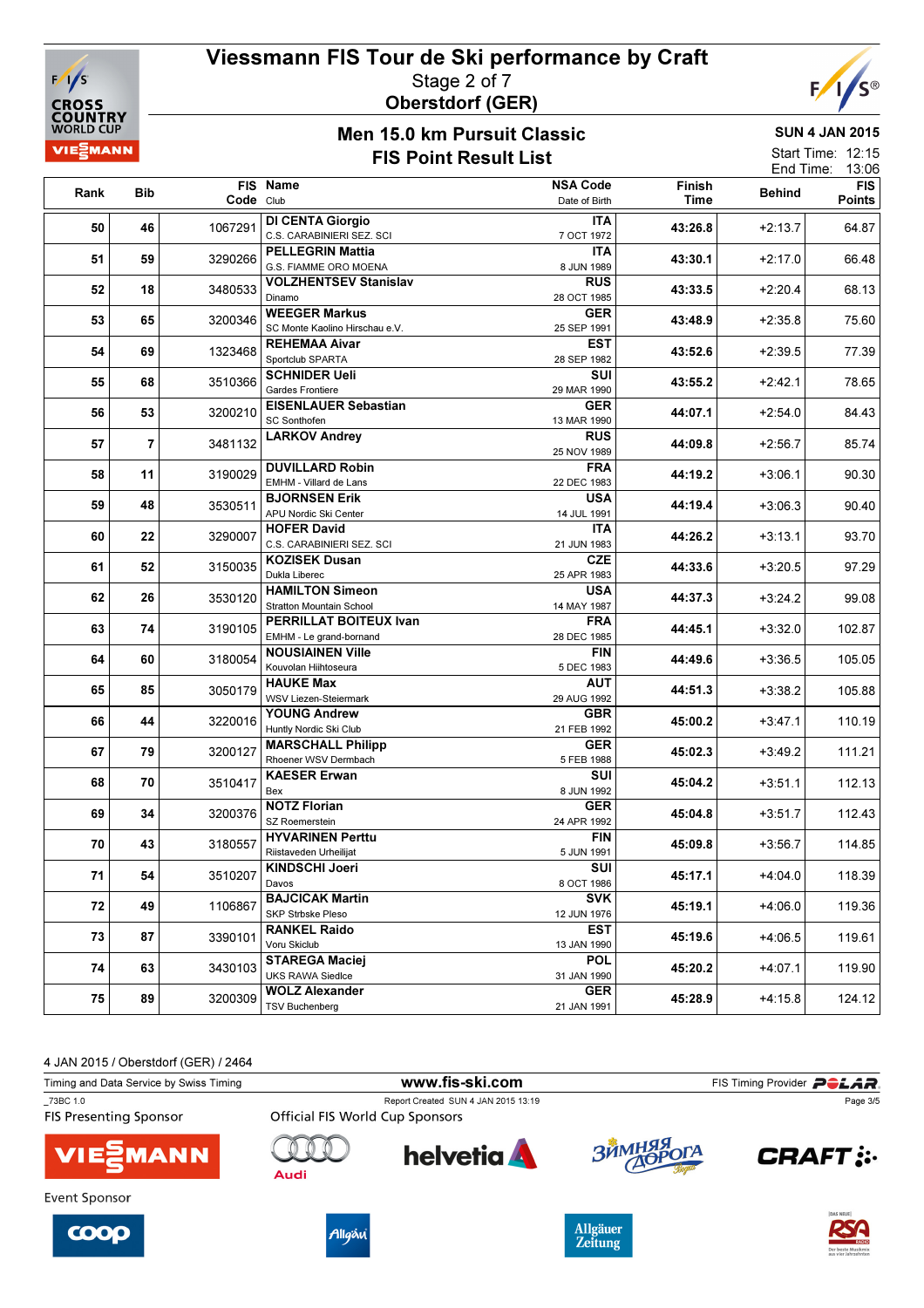

#### Viessmann FIS Tour de Ski performance by Craft Stage 2 of 7 Oberstdorf (GER)



### Men 15.0 km Pursuit Classic

SUN 4 JAN 2015

|                              |            |           |                                                          | טוכטות שוטכות וווח טופו ווטוו    |                       |               |                                         |
|------------------------------|------------|-----------|----------------------------------------------------------|----------------------------------|-----------------------|---------------|-----------------------------------------|
| <b>VIE</b> <sup>2</sup> MANN |            |           | <b>FIS Point Result List</b>                             |                                  |                       |               | Start Time: 12:15<br>13:06<br>End Time: |
| Rank                         | <b>Bib</b> | Code Club | FIS Name                                                 | <b>NSA Code</b><br>Date of Birth | <b>Finish</b><br>Time | <b>Behind</b> | FIS <sup>I</sup><br><b>Points</b>       |
| 76                           | 83         | 3390103   | <b>TAMMJARV Karel</b><br><b>Tartu Skiclub</b>            | <b>EST</b><br>25 MAY 1989        | 45:49.6               | $+4:36.5$     | 134.16                                  |
| 77                           | 88         | 3200014   | <b>WENZL Josef</b><br><b>SC Zwiesel</b>                  | <b>GER</b><br>20 DEC 1984        | 45:52.5               | $+4:39.4$     | 135.57                                  |
| 78                           | 80         | 3430136   | <b>GAZUREK Sebastian</b><br>NKS Trojwies Beskidzka       | <b>POL</b><br>18 JUN 1990        | 45:53.7               | $+4:40.6$     | 136.15                                  |
| 79                           | 72         | 3700049   | <b>MLYNAR Peter</b><br><b>SKP Strbske Pleso</b>          | <b>SVK</b><br>1 MAR 1988         | 46:13.3               | $+5:00.2$     | 145.66                                  |
| 80                           | 35         | 3190282   | <b>JAY Renaud</b><br><b>Les Menuires</b>                 | <b>FRA</b><br>12 AUG 1991        | 46:16.0               | $+5:02.9$     | 146.97                                  |
| 81                           | 38         | 3510348   | <b>COLOGNA Gianluca</b><br>Val Müstair                   | <b>SUI</b><br>17 MAY 1990        | 46:18.8               | $+5:05.7$     | 148.33                                  |
| 82                           | 39         | 3190255   | <b>GROS Baptiste</b><br>Les Dragons d'Annecy             | <b>FRA</b><br>17 JUL 1990        | 46:29.5               | $+5:16.4$     | 153.52                                  |
| 83                           | 51         | 3100097   | <b>VALJAS Len</b><br>Team Hardwood                       | <b>CAN</b><br>21 NOV 1988        | 46:33.4               | $+5:20.3$     | 155.42                                  |
| 84                           | 64         | 3510351   | <b>FURGER Roman</b><br>Schattdorf                        | <b>SUI</b><br>10 FEB 1990        | 46:39.0               | $+5:25.9$     | 158.13                                  |
| 85                           | 91         | 3430141   | <b>ANTOLEC Jan</b><br><b>LKS Poroniec Poronin</b>        | <b>POL</b><br>3 MAY 1990         | 46:49.2               | $+5:36.1$     | 163.08                                  |
| 86                           | 75         | 3050043   | <b>WURM Harald</b><br><b>WSV Vomp-Tirol</b>              | <b>AUT</b><br>8 SEP 1984         | 47:02.5               | $+5:49.4$     | 169.54                                  |
| 87                           | 81         | 3040101   | <b>BELLINGHAM Phillip</b><br>Birkebeiner Nordic Ski Club | <b>AUS</b><br>24 FEB 1991        | 47:41.1               | $+6:28.0$     | 188.27                                  |
| 88                           | 82         | 3530005   | <b>NEWELL Andrew</b><br><b>Stratton Mountain School</b>  | <b>USA</b><br>30 NOV 1983        | 48:53.5               | $+7:40.4$     | 223.40                                  |

| Did Not Finish |    |         |                           |             |  |
|----------------|----|---------|---------------------------|-------------|--|
|                | 37 | 3420605 | <b>ROETHE Sjur</b>        | <b>NOR</b>  |  |
|                |    |         | Voss IL                   | 2 JUL 1988  |  |
|                | 61 | 3150070 | <b>RAZYM Ales</b>         | <b>CZE</b>  |  |
|                |    |         | Dukla Liberec             | 19 AUG 1986 |  |
|                | 90 | 3490145 | ROJO Imanol               | <b>SPA</b>  |  |
|                |    |         | ALPINO UZTURRE-RFEDI      | 30 NOV 1990 |  |
|                | 92 | 3090097 | <b>CHUCHUGANOV Yordan</b> | <b>BUL</b>  |  |
|                |    |         | SK Panichishte 2009       | 25 FEB 1996 |  |